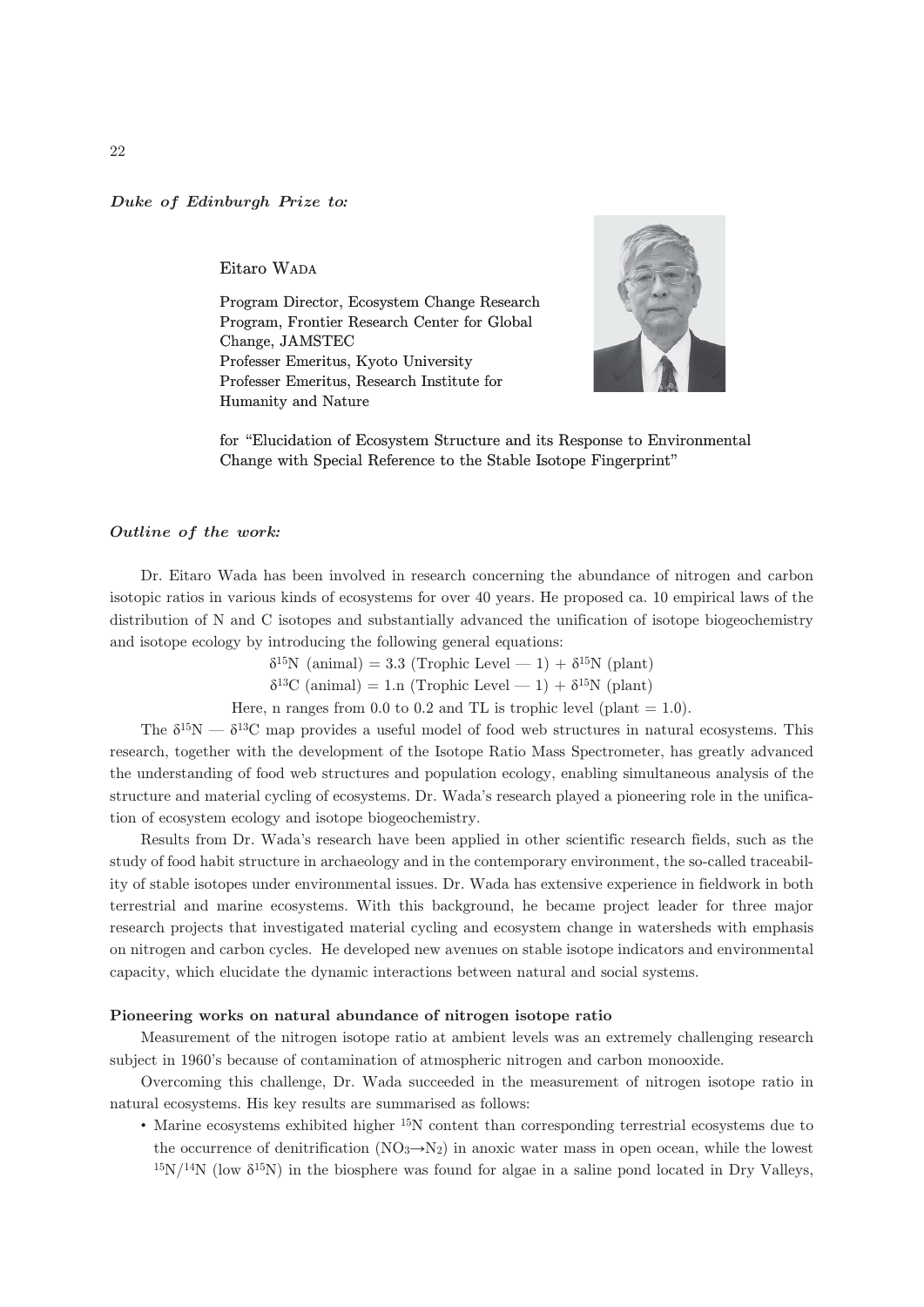Victorialand, Antarctica.

- Finding of trophic effect: stepwise enrichment of <sup>15</sup>N along the food chain.
- Elucidation of the major marine nitrogen cycle by analyzing the mass balance of 15N.

These results provided a new avenue for nitrogen isotope biogeochemistry and ecosystem ecology throughout the world.

## Measurements of nitrogen kinetic isotope effects for major nitrogen metabolisms and development of the scientific field of isotope ecology

Dr. Wada measured nitrogen and carbon isotope effects for a diverse set of metabolic processes involving nitrification, denitrification, N2 fixation, algal culture of diatoms and paddy soil incubation to clarify the production mechanisms of green house gases. The results clarified the framework for the nitrogen and carbon cycles on the basis of stable isotopes. He determined a general equation for describing the feeding process irrespective of the animal life form (vertebrate or invertebrate) as follows:

 $\delta^{15}N$  (animal) = 3.3 (Trophic Level — 1) +  $\delta^{15}N$  (plant)

The equation was confirmed in various kinds of aquatic ecosystems including the Pacific Ocean, Antarctic Ocean, Lake Baikal, Lake Biwa, and various wetlands and cultivated fields. The above equation and isotope effects for various biogeochemical processes make it possible to unify the analysis of material cycles and food webs.

Current progress in isotope ratio mass spectrometry also led to the development of a simple and quick online method to measure simultaneously the nitrogen and carbon isotope ratios. Isotope ecology has become a common method, comparable to DNA analysis, in ecology today.

# Promotion of major projects addressing global environmental issues with emphasis on the response of terrestrial watersheds to environmental change and dynamic interaction of natural and social systems

After the 1990's Dr. Wada's research has focused on the restoration of human dominated watersheds including mountain forests, lakes, cultivated fields and coastal bays. Lake Biwa-Yodo River watershed is major target one. The following projects were conducted from 1997 to 2007 as Project Leader in 1, 3, 4 and a core member in P-2.

- 1. IGBP-MEXT & IGBP TEMA, Response of terrestrial watershed ecosystems to global changes.
- 2. MEXT New Creative Basic Research Program on Biodiversity Conservation.
- 3. JSPS-Program of Future Research, Developing standards for global monitoring through multidisciplinary study of a catchment area.
- 4. RIHN (Research Institute for Humanity & Nature) Project for understanding interactions between humans and nature in the Lake Biwa-Yodo River watershed.

Major results include:

- Elucidation of the response of watershed to increasing pCO2: from upper reaches of forest to middle reaches of lakes, for example, increases in numbers of leaf, tree height, photosynthetic activity during warm winter season.
- Propose of 'Stable Isotope Indicators' for assessing level of pollution and adequate population density to keep aerobic condition of rivers.